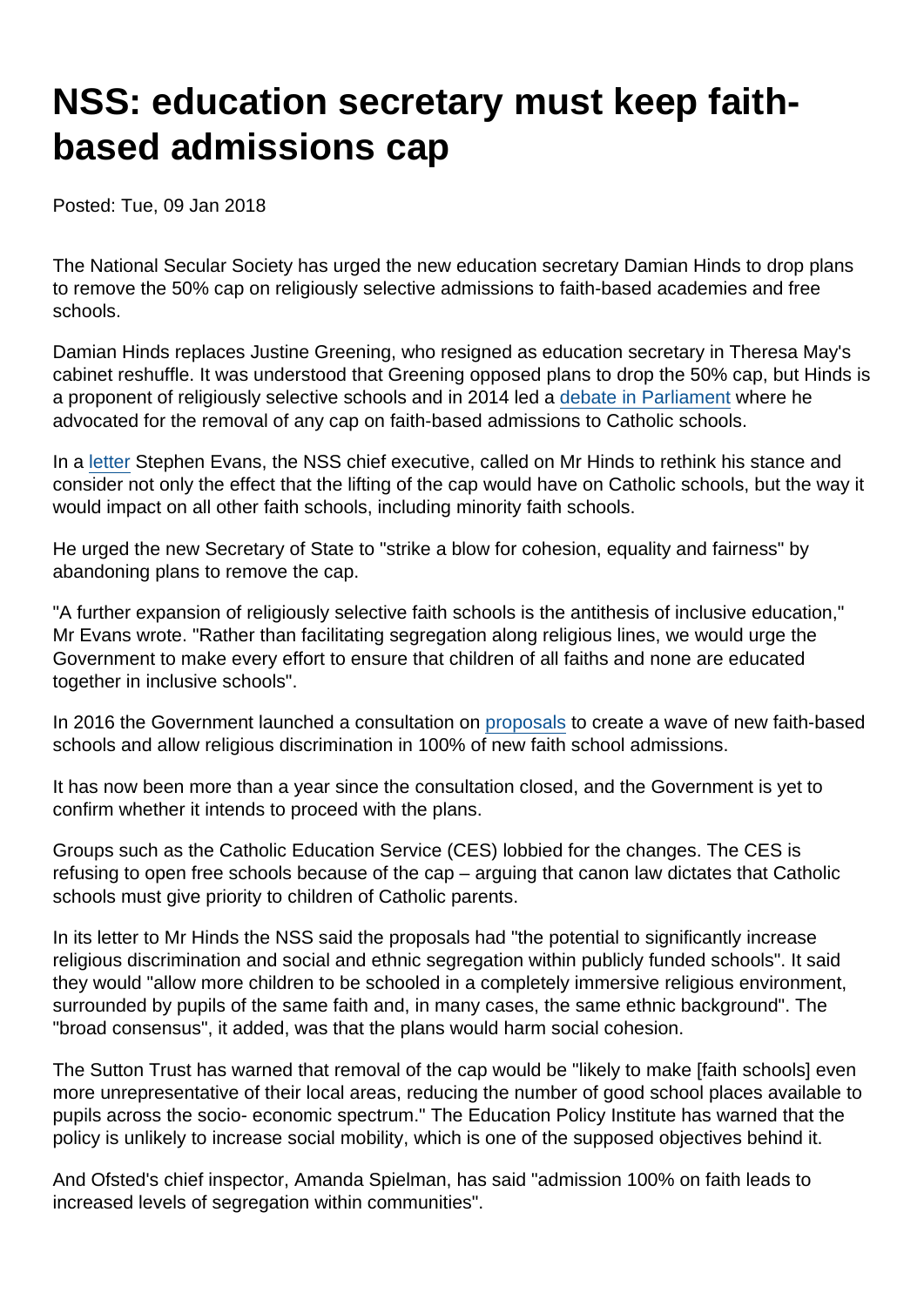The NSS added that lifting the cap was inconsistent with the Department for Education's own guidance on 'promoting fundamental British values'. The guidance says it is "unacceptable" for schools to "promote discrimination against people or groups on the basis of their belief, opinion or background".

Mr Hinds was himself educated at [St. Ambrose College](https://en.wikipedia.org/wiki/St._Ambrose_College), a Roman Catholic Grammar school which was the subject of the biggest historic sex abuse case ever mounted by Greater Manchester Police.

[Discuss this on Facebook.](https://www.facebook.com/NationalSecularSociety/posts/1606999489368396)

Also see:

[NSS coverage of the debate Hinds led in 2014](https://www.secularism.org.uk/news/2014/05/mps-call-for-catholic-schools-to-be-given-greater-freedoms-to-discriminate-in-admissions)

[Concerns over Catholic Church's 2014 donation to Damian Hinds](https://www.theguardian.com/politics/2018/jan/09/concerns-raised-over-churchs-donation-to-new-minister-damian-hinds) (The Guardian)

Image: Damian Hinds, © Chris McAndrew / UK Parliament [\[CC BY 3.0\]](https://creativecommons.org/licenses/by/3.0/legalcode)

### Let's end discriminatory admissions

No child should face discrimination for their parents' religion or belief. Our schools shouldn't select pupils based on faith.

- [Show your support](https://www.secularism.org.uk/faith-schools/end-pupil-discrimination.html#form199345)
- [Write to your MP](https://www.secularism.org.uk/mp-letter-faith-school-admission.html)
- [Share on What's App](whatsapp://send?text=http://www.secularism.org.uk/news/2018/01/nss-new-education-secretary-must-keep-faith-based-admissions-cap?format=pdf)
- [Share on Facebook](https://www.facebook.com/sharer/sharer.php?u=http://www.secularism.org.uk/news/2018/01/nss-new-education-secretary-must-keep-faith-based-admissions-cap?format=pdf&t=NSS:+education+secretary+must+keep+faith-based+admissions+cap)
- [Share on Twitter](https://twitter.com/intent/tweet?url=http://www.secularism.org.uk/news/2018/01/nss-new-education-secretary-must-keep-faith-based-admissions-cap?format=pdf&text=NSS:+education+secretary+must+keep+faith-based+admissions+cap&via=NatSecSoc)
- [Share on Email](https://www.secularism.org.uk/share.html?url=http://www.secularism.org.uk/news/2018/01/nss-new-education-secretary-must-keep-faith-based-admissions-cap?format=pdf&title=NSS:+education+secretary+must+keep+faith-based+admissions+cap)
- [Subscribe to RSS Feed](/mnt/web-data/www/cp-nss/feeds/rss/news)

Tags: [Admissions,](https://www.secularism.org.uk/news/tags/Admissions) [Education,](https://www.secularism.org.uk/news/tags/Education) [Faith Schools](https://www.secularism.org.uk/news/tags/Faith+Schools), [Fifty percent cap](https://www.secularism.org.uk/news/tags/Fifty+percent+cap)

## Related Campaigns

#### [Education & schools](https://www.secularism.org.uk/education/)

Join our campaign for an inclusive and secular education system.

[Read More](https://www.secularism.org.uk/education/)